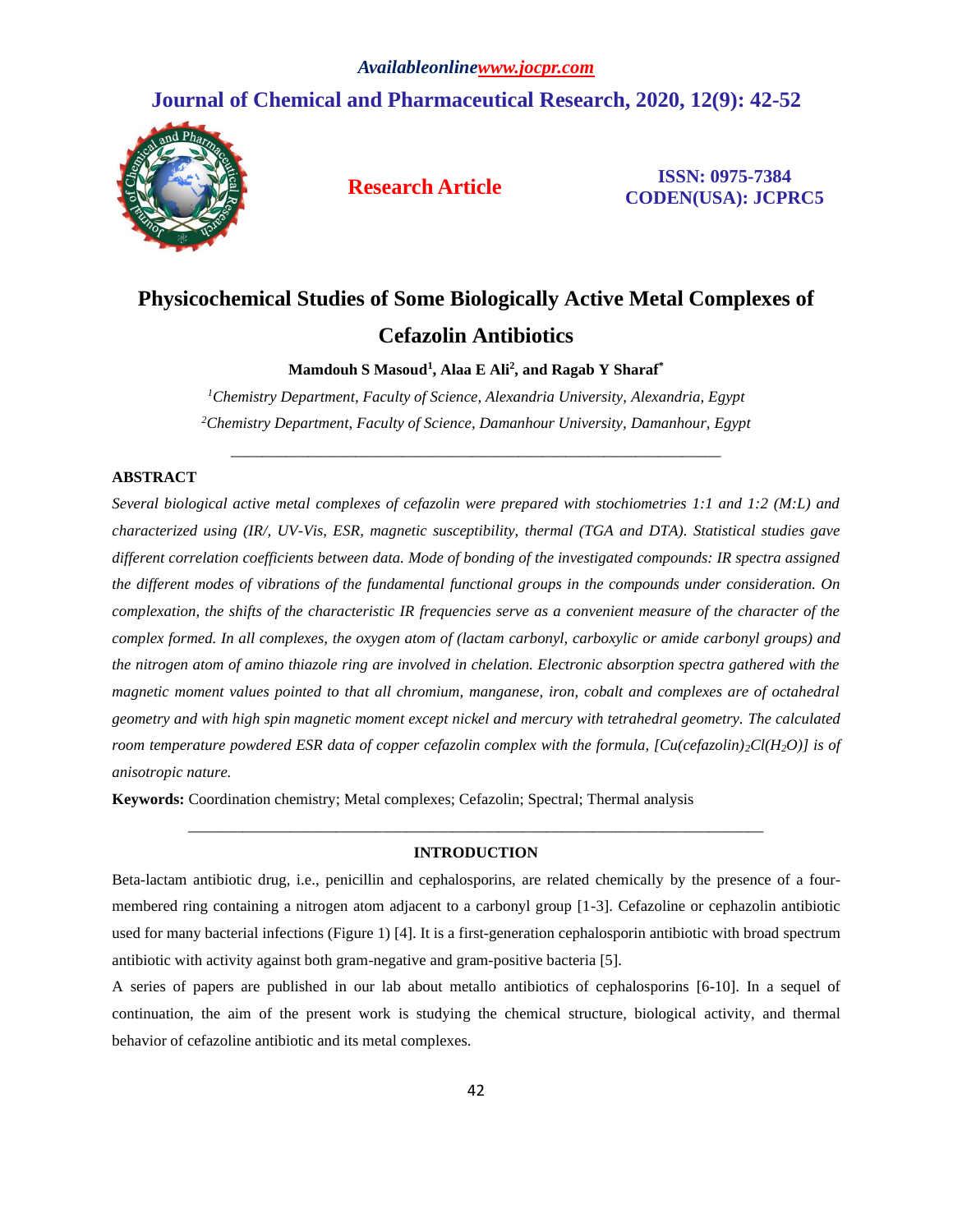### **EXPERIMENTAL**

Cefazolin and metal chloride [Cr(III), Mn(II), Fe(III), Co(II), Ni(II), Cu(II), Zn(II), Cd(II) and Hg(II)] were dissolved with distilled water. The molar amount of the metal chloride salt was mixed with the calculated amount of the ligand using different mole ratios (M:L) 1:1 and 1:2. The reaction mixture was refluxed for about 50 min then left over-night, where the precipitated complexes were separated by filtration, then washed several times with a mixture of EtOH-H2O and dried in a vaccum desiccator over anhydrous CaCl2. The analytical results are given in Table 1. The metal contents were determined based on atomic absorption technique using model 6650 Shimadzuatomic absorption spectrophotometer and complexometrically with standard EDTA solution using the appropriate indicator as reported [11].The analysis of chloride contents of the complexes was determined by applying Volhard method [10].

### **Measurements**

The infrared spectra of the cefazolin and their metal complexes were recorded on Perkin Elmer spectrophotometer, Model 1430. The electronic spectra for the solid complexes were measured in Nujol mull spectra [10]. Molar magnetic susceptibilities, constants were determined using Faraday's method at room temperature 25°C in Alexandria University. The electron spin resonance spectra were recorded on spectrometer operating at (9.1-9.8) GHz in a cylindrical resonance cavity with 100 KHz modulation. The g values were determined by comparison with DPPH signal in Alexandria University. Differential Thermal Analysis (DTA), Thermogravimetric analysis (TG)and Differential Scanning Calorimetry (DSC)of cefazolin and its complexes were carried out using a Shimadzu DTA/TGA-50. The rate of heating was 20°C/min. The cell used was platinum and the atmospheric nitrogen rate flow was 15 ml/min in Tanta University. The biological screening of cefazolin and its metal complexes were examined against 5 microorganisms representing different microbial categories {two Gram-positive (*Staphylococcus aureas* ATCC6538P and *Bacillus subtilis* ATCC19659), two Gram negative (*Escherischia coli* ATCC8739 strain and *Pseudomonas aeruginosa* ATCC9027) and *Candida albicans* as a fungi}in Alexandria University. Hyperchem computer program using PM3 semi-empirical and Molecular Mechanics Force Field (MM+) is applied for ligand.



**Figure 1. Structure of Cefazolin.**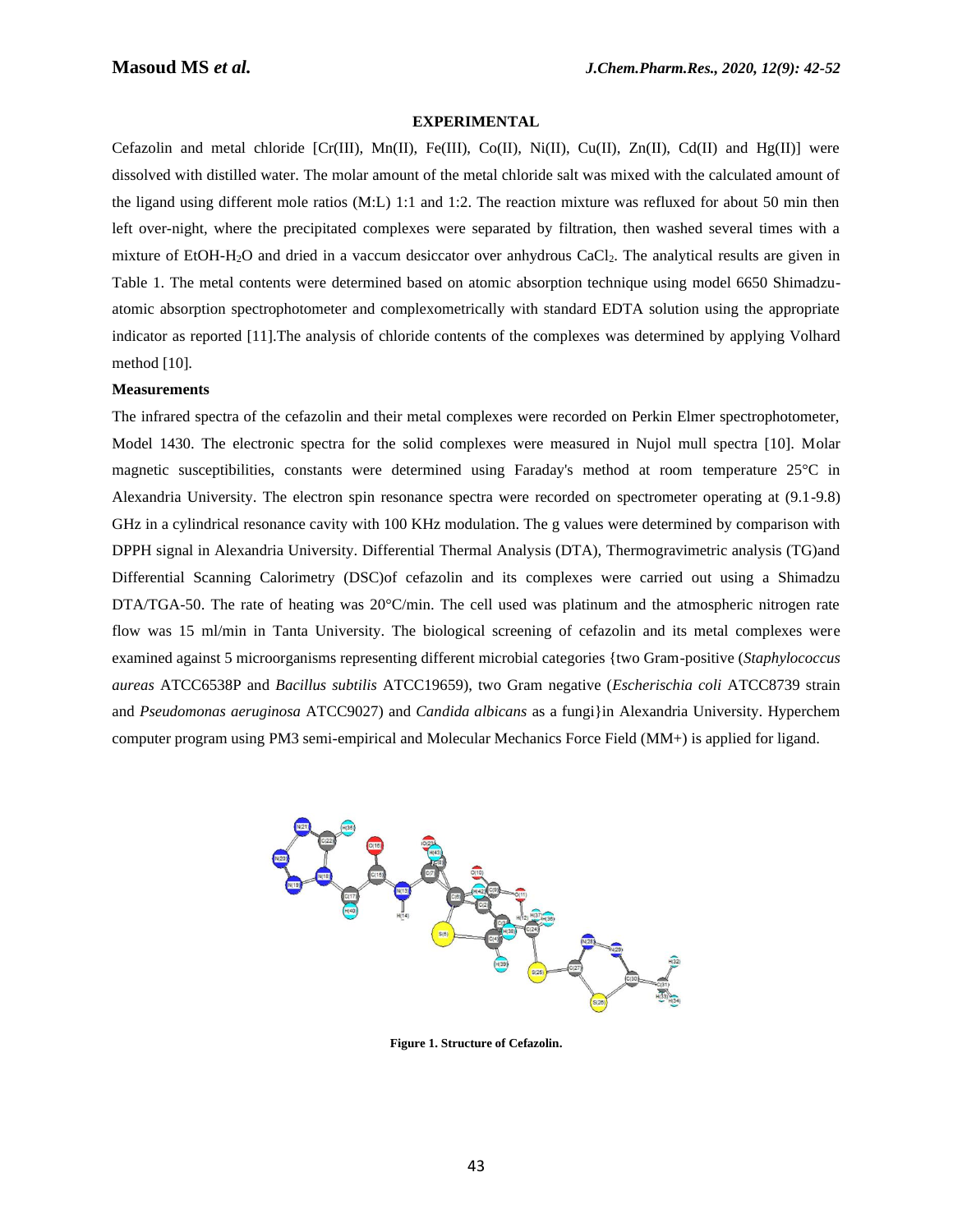|                                                    |              | Calculated/(Found)% |              |  |  |
|----------------------------------------------------|--------------|---------------------|--------------|--|--|
| <b>Complexes</b>                                   | Colour       | M                   | $\mathbf{C}$ |  |  |
|                                                    | Pale         | 5.124               | 3.49         |  |  |
| $[Cr(cefazolin)2(Cl)(H2O)]$                        | Green        | (5.100)             | (3.46)       |  |  |
|                                                    |              | 5.398               | 3.489        |  |  |
| [Mn(cefazolin) <sub>2</sub> Cl (H <sub>2</sub> O)] | White        | (5.379)             | (3.510)      |  |  |
|                                                    | Pale         | 9.045               | 11.5         |  |  |
| $[Fe(cefazolin)Cl2(H2O)2]$                         | <b>Brown</b> | (9.010)             | (11.540)     |  |  |
|                                                    | Pale         | 9.498               | 11.443       |  |  |
| [Co(cefazolin) $Cl_2(H_2O)_2$ ]                    | Rose         | (9.458)             | (11.471)     |  |  |
|                                                    | Pale         | 10.356              | 6.264        |  |  |
| [Ni(cefazolin) $Cl(H_2O)$ ]                        | Green        | (10.383)            | (6.291)      |  |  |
|                                                    | Pale         | 6.192               | 3.459        |  |  |
| $[Cu(cefazolin)2Cl(H2O)]$                          | Blue         | (6.161)             | (3.495)      |  |  |
|                                                    |              | 11.405              | 6.191        |  |  |
| [Zn(cefazolin)Cl(H <sub>2</sub> O)]                | White        | (11.456)            | (6.151)      |  |  |
|                                                    |              | 18.118              | 5.721        |  |  |
| [Cd(cefazolin)Cl(H <sub>2</sub> O)]                | White        | (18.152)            | (5.701)      |  |  |
|                                                    |              | 28.307              | 5.009        |  |  |
| [Hg(cefazolin) $Cl(H_2O)$ ]                        | White        | (28.332)            | (5.112)      |  |  |

**Table 1. Elemental analysis, m.p, formula, stoichiometries and colour of (Cefazolin) complexes.**

All the complexes have m.p>300ºC

## **RESULTS AND DISCUSSION**

# **IR spectra of cefazolin and its metal complexes**

The IR spectral bands are shown, and the characteristic bands are given in Table 2. The broad band at 3430 cm<sup>-1</sup> in cefazolin could be assigned to the vibration frequency of hydroxyl group  $(v_{O-H})$  involved in hydrogen bond in coordinated water molecules or to N-H stretching vibration. The lactam (C=O) band appears at 1762 cm<sup>-1</sup> while the amide (C=O) band appears at 1669 cm<sup>-1</sup>. The bands at the region (1545-671) cm<sup>-1</sup> are attributed to the bending modes of vibrations.

The elemental and thermal analysis of the complexes explained that all complexes contain water molecules in their chemical structures. The band at 1545 cm<sup>-1</sup>, corresponding to carboxylate symmetrical stretching of shifted to high wave numbers in spectra of all complexes indicating coordination through group.

The carboxylate ligand binds to the metal ion either as a monodentate or a bidentate ligand, so the relative positions of the antisymmetric and symmetric stretching vibrations change [12]. The new bands in 430-480 cm<sup>-1</sup> region observed in the complexes are assigned to M-O (Table 2).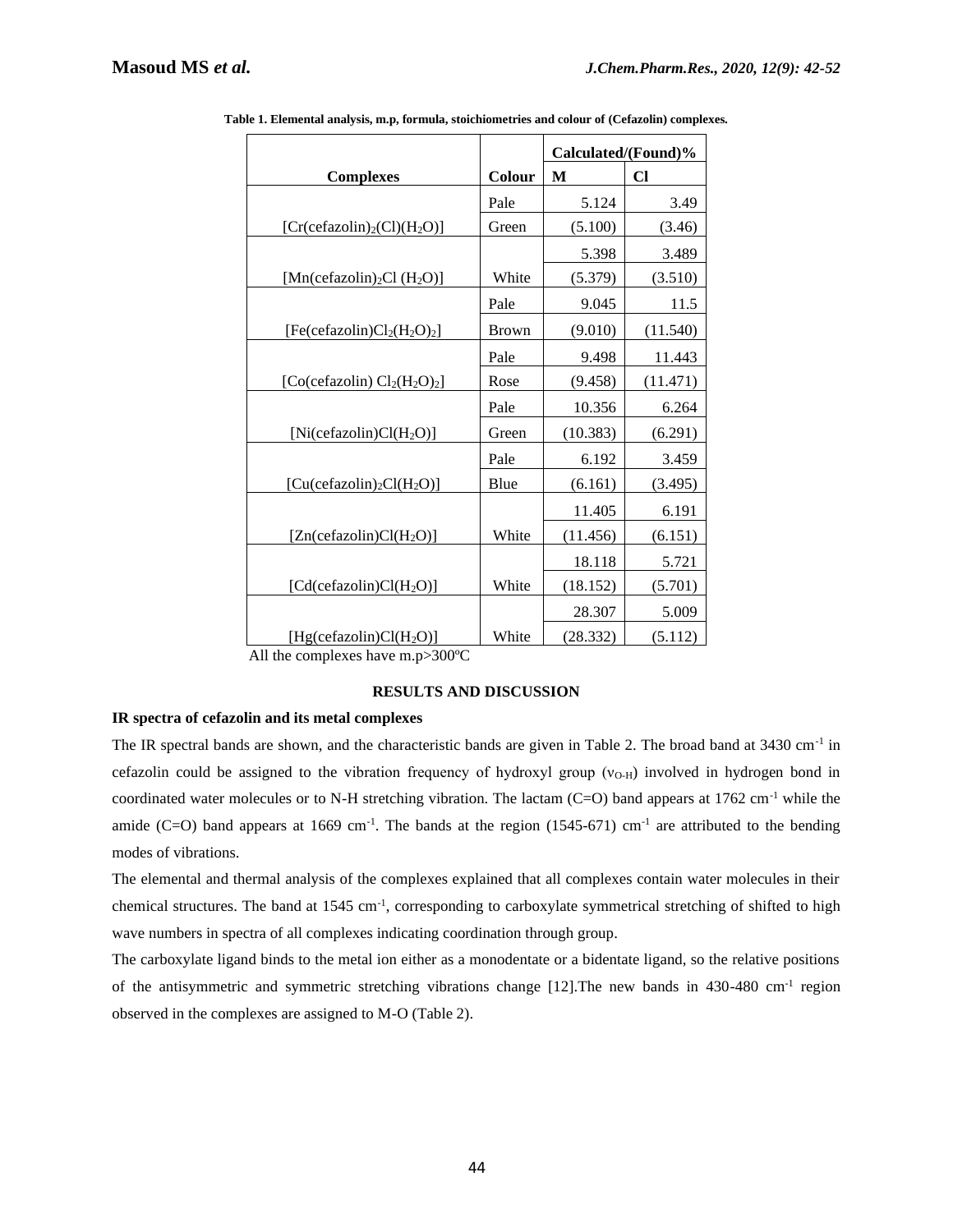|                                                            |            | $V(C=0)$ | $V(C=O)$ |                |              |                          | $VC-O$  |               |
|------------------------------------------------------------|------------|----------|----------|----------------|--------------|--------------------------|---------|---------------|
| Compound                                                   | <b>VOH</b> | lactam   | amide    | $V(COO)$ asym  | $V(COO)$ SVM | $V(C-N)$                 | stretch | $V_{\rm M-O}$ |
| Cefazolin                                                  | 3430       | 1762     | 1669     | 1601           | 1545         | 1489                     | 1012    | 433           |
| $[ [Cr(Cefazolin)2Cl](H2]$                                 |            |          |          |                |              |                          |         |               |
| O(1:2)                                                     | 3421       | 1776     | 1679     | 1628           | 1557         | 1488                     | 1060    | 430           |
| $[Mn(Cefazolin)2Cl]$ <sub>.</sub> $H2$                     |            |          |          |                |              |                          |         |               |
| O(1:2)                                                     | 3286       | 1770     | 1678     | 1621           | 1567         | $\overline{\phantom{a}}$ | 1060    | 433           |
| $[Fe(cefazolin)_{1}(H_{2}O)_{2}Cl]$                        |            |          |          |                |              |                          |         |               |
| (1:1)                                                      | 3285       | 1770     | 1678     | 1621           | 1550         | $\overline{\phantom{a}}$ | 1060    | 433           |
| [Co(Cefazolin)Cl(H <sub>2</sub> O)]                        |            |          |          |                |              |                          |         |               |
| $_3$ ] $(1:1)$                                             | 3406       | 1774     | 1678     | 1627           | 1556         | 1415                     | 1011    | 465           |
| [N <sub>i</sub> ]                                          |            |          |          |                |              |                          |         |               |
| $(Cefazolin)Cl1(H2O)$                                      |            |          |          |                |              |                          |         |               |
| (1:1)                                                      | 3413       | 1769     | 1617     | $\blacksquare$ | 1381         | L,                       | 1005    | 480           |
| [Cu(                                                       |            |          |          |                |              |                          |         |               |
| Cefazolin) <sub>2</sub> Cl] <sub>.H<sub>2</sub>O (1:</sub> |            |          |          |                |              |                          |         |               |
| 2)                                                         | 3426       | 1768     | 1678     | 1630           | 1585         | $\overline{a}$           | 1063    | 433           |
| $\sqrt{2n}$                                                |            |          |          |                |              |                          |         |               |
| $(Cefazolin)Cl$ $H_2O$                                     |            |          |          |                |              |                          |         |               |
| (1:1)                                                      | 3295       | 1765     | 1670     | 1595           | 1551         | 1470                     | 1040    | 475           |
|                                                            |            |          |          |                |              |                          |         |               |
| Cd(Cefazolin)Cl[H <sub>2</sub> O]                          |            |          |          |                |              |                          |         |               |
| (1:1)                                                      | 3447       | 1767     | 1684     | 1594           | 1561         | 1400                     | 1012    | 471           |
| [Hg(Cefazolin)Cl $H_2O$ ]                                  |            |          |          |                |              |                          |         |               |
| (1:1)                                                      | 3439       | 1759     | 1673     | 1681           | 1542         | 1481                     | 1042    | 480           |

**Table 2. IR Spectral bands of Cefazolin free ligand and its metal complexes.**

### **Electronic absorption spectra and magnetic susceptibility studies**

The violet chromium complex,  $[Cr(cefazolin)_2(C)](H_2O)]$ , showed three bands at 278, 428 and 466 nm due to  ${}^4A_{2g} \rightarrow {}^4T_{2g}$  (F),  ${}^4A_{2g} \rightarrow {}^4T_{1g}$ (F) and  ${}^4A_{2g} \rightarrow {}^4T_{1g}$ (p) transitions, respectively, Table 3, so that, the complex has octahedral geometries. Such  $O<sub>h</sub>$  geometry is further deduced from the  $\mu<sub>eff</sub>$  value equals, 3.9 B.M, The yellow manganese-complex, [Mn(cefazolin)<sub>2</sub>.Cl.(H<sub>2</sub>O)], Table 3, gave four bands , 205.4, 435, 546.2, and 693.2 where the first is assigned to  ${}^6A_{1g} \rightarrow {}^4A_{1g}$ , while the second is due to  ${}^6A_{1g} \rightarrow {}^4T_{2g}$  transition and the last is due to  ${}^6A_{1g} \rightarrow {}^4T_{1g}$ transition [13,14]. Its room temperature  $\mu_{eff}$  value of 2.3 B.M, typified the existence of  $O<sub>h</sub>$  configuration. The brown iron-complex, [Fe (cefazolin)  $(H_2O)_2$  Cl<sub>2</sub>.], Table 3, gave bands at 304, 426, and 518 nm. These bands are due to CT  $(t_{2g} \to \pi^*)$  and CT ( $\pi \to eg$ ). Its room temperature  $\mu_{eff}$  value of 5.2 B.M, typified the existence of O<sub>h</sub> configuration [15-17].The [Co(cefazolin)Cl(H2O)] complex, Table 3, gave bands at 298, 426, and 460 nm. The first are of charge transfer nature and the latter is of broad nature assigned to  ${}^{4}T_{1g}(F) \rightarrow {}^{4}T_{2g}(P)$  transition. Its magnetic moment value equals to 2.8 B.M typified the existence in  $O_h$  gesometry. The green nickel-complex, [Ni(cefazolin)Cl H<sub>2</sub>O],Table 3, showed three bands at 248, 426, and 639 nm due to  ${}^{3}T_{1}(F) \rightarrow {}^{3}T_{1}(F) \rightarrow {}^{3}A_{2}$  transitions, respectively with the  $\mu_{\text{eff}}$  value equals, 1.3 B.M. The copper complex, [Cu(cefazolin)<sub>2</sub>Cl (H<sub>2</sub>O)], Table 3, exhibited two bands at 216 and 422 nm, with  $\mu_{eff}$ =3.7 B.M. The latter broadband is assigned to the  ${}^2E_g \rightarrow {}^2T_{2g}$  (D) transition assignable to octahedral environment [18,19]. Zn (II), Cd (II) and Hg (II) complexes exhibited only a high intensity band at 327-335 and 344nm, Table 3, which is assigned to ligand $\rightarrow$ metal charge transfer. Owing to the  $d^{10}$ - configuration of Zn (II), Cd (II) and Hg (II), no d-d transition could be observed and therefore the stereochemistry around these metals in its complexes cannot be determined from ultraviolet and visible spectra. However, by comparing the spectra of these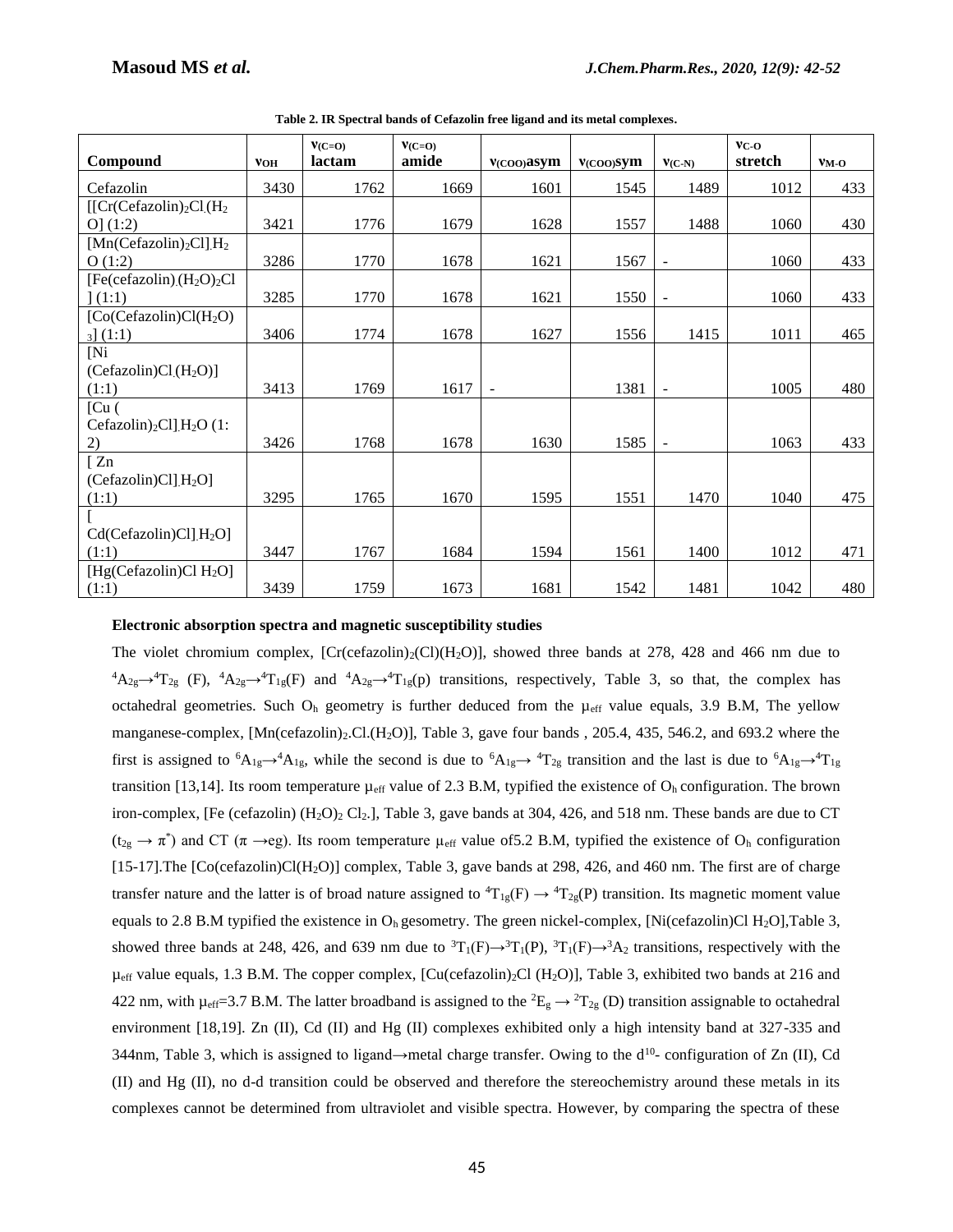complexes and those of similar environments, an octahedral and tetrahedral is suggested for these complexes [20]. IR, electronic absorption spectra and magnetic moment values concluded the proposed structures which are shown in Figure 2.

| Complex                                                           | $\lambda_{\max}$ (nm) | <b>L</b> eff | Geometry       |
|-------------------------------------------------------------------|-----------------------|--------------|----------------|
| $[Cr(cefazolin)2(Cl)(H2O)]$                                       | 278, 428, 466         | 3.9          | O <sub>h</sub> |
|                                                                   | 205, 435, 546,        |              |                |
| [Mn (cefazolin) <sub>2</sub> .Cl <sub>.</sub> (H <sub>2</sub> O)] | 693                   | 2.3          | O <sub>h</sub> |
| Fe (cefazolin). $(H_2O)_2Cl_2$ ]                                  | 304, 426, 518         | 5.2          | O <sub>h</sub> |
| $[Co(cefazolin)Cl.(H2O)3]$                                        | 298, 426, 460         | 2.8          | O <sub>h</sub> |
| [Ni(cefazolin) $CH2O$ ]                                           | 248, 426, 639         | 1.3          | $\rm T_d$      |
| $[Cu(cefazolin)2Cl(H2O)]$                                         | 216, 422              | 3.7          | O <sub>h</sub> |
| $[Zn(\text{cefazolin})Cl(H_2O)]$                                  | 327                   | Diamagnetic  | $T_d$          |
| [Cd (cefazolin) $CH2O$ ]                                          | 335                   | Diamagnetic  | $T_{d}$        |
| [Hg(cefazolin)CH <sub>2</sub> O]                                  | 344                   | Diamagnetic  | $\rm T_d$      |

**Table 3. Nujolmull electronic absorption spectra λmax (nm), room temperature effective magnetic moment values (µeff 298°K) and geometries of cefazolin metal complexes**

### **Molecular modeling**

The charge density of oxygen atoms at carboxylate group are -1.011 and -0.326. So, the carboxylate is involved in complexation as a good lewis base (donor group). All C-S bond lengths lie in the range 1.800-2.000 (Aº). These values decrease for all C-N bond lengths in between the range 1.600-1.300 (Aº). However, for all C-O bond lengths lie within the range 1.200-1.300 (A°) (i.e., all C-S>C-N>C-O). This is due to electronegativity, whereas it increased the bond length decreased. It was found that the angles between atoms in Cefazolin around are 120ºC and 109.5ºC. These angles were due to sp<sup>2</sup> and sp<sup>3</sup> hybridization of the atoms. The dihedral angles became near to planarity,  $\pm$ 180,  $\pm$  n  $\approx$  0 (n; number).



**Figure 2. Proposed structures of cefazolincomplexes.**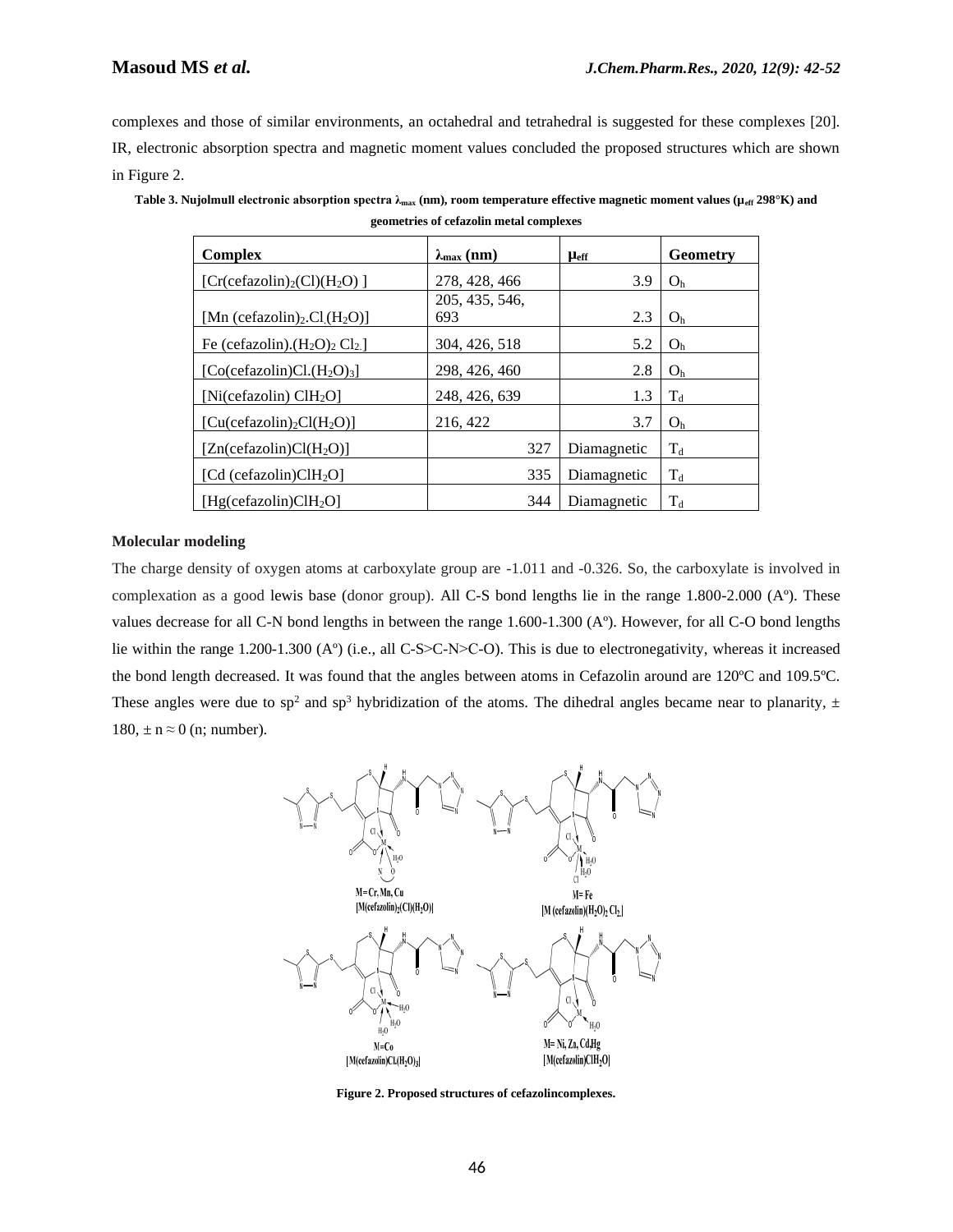Quantum chemical parameters such as the highest occupied molecular orbital energy (EHOMO), the lowest unoccupied molecular orbital energy (ELUMO), energy gap (∆E) and those parameters that give valuable information about the reactive behavior such as electronegativity (χ), chemical potential (μ), global hardness (η) and softness (σ) were calculated for cefazolin and its cadmium complex, Table 4.The concepts of these parameters are related to each other [21-23] where, the energies of the HOMO and LUMO orbitals of the inhibitor molecule are related to ionization potential (I) and the electron affinity (A), respectively, by the following relations:

$$
I = -E_{\text{BOMO}} \qquad A = -E_{\text{LUMO}} \mu = -\chi \qquad \qquad \mu = -\frac{(I + A)}{2} - \frac{E_{\text{HOMO}} + E_{\text{LUMO}}}{2}
$$

The qualitative hardness is closely related to the polarizability because the decrease of the energy gap leads to an easier polarization [22] of the molecule. The inverse of the global hardness is defined as the softness, $(\sigma)$  as follows.

$$
\eta = \frac{I - A}{I} \frac{(E_{LUMO} - E_{HOMO})}{2} \sigma = \frac{1}{2}
$$

2 2  $\eta$ 

The electrophilicity index  $(\omega)$  [24], describes toxicity of various pollutants, in terms of their reactivity and site selectivity and is given from the following equation:

$$
\begin{array}{c}\n\mu^2 \\
\hline\n2\n\end{array}
$$

The reactivity of [Cd(cefazolin)ClH2O] is larger than cefazolin; attributed to the energy values of HOMO, LUMO, σ and ω [23].

| <b>Compound</b>   | <b>EHOMO</b><br>(eV) | <b>ELUMO</b><br>ΔE<br>$\rm (eV)$<br>(ev) |          | [ (eV) | A<br>(eV) | $\sim$<br>∼<br>(ev) | u<br>(ev | $\left(\mathbf{ev}\right)$ | $\sigma$<br>(ev | $\omega$<br>(ev |
|-------------------|----------------------|------------------------------------------|----------|--------|-----------|---------------------|----------|----------------------------|-----------------|-----------------|
| Cefazolin         | $-9.17$              | $-2.00$                                  | 717<br>. | 9.17   | 2.00      | 5.58                | $-5.58$  | 3.58                       | 0.28            | 4.35            |
| [Cd(cefazolin)ClH |                      |                                          |          |        |           |                     |          |                            |                 |                 |
| 2O                | $-8.33$              | $-4.64$                                  | 3.70     | 8.34   | 4.64      | 6.49                | $-6.49$  | 1.85                       | 0.54            | .1.39           |

**Table 4. Quantum chemical parameters (ev) calculated by PM3 method.**

### **Electron spin resonance of copper complex**

The room temperature poly crystalline X-band ESR spectral pattern of  $\text{[Cu(cefazolin)}_2\text{Cl (H}_2\text{O)}\text{]}$  complex is axial elongated nature. The spectral analysis of this complex gave two g values  $g_{11}= 2.25$  and  $g_{1}= 2.015$  and the calculated

\n
$$
\langle g \rangle \text{ value} = 2.17 \text{ where } g \rangle = \frac{g}{1 + 2g} \frac{1}{3}.
$$
\n

### **Biological Activity**

The data in Table 5, allow higher positive antibacterial activity compared to antifungal activity. Cu(cefazolin)Cl(H2O)]complex higher activity to *Candida albicans, Escherischia coli, Staphyllococcus aureus* and *Bacillus subtilis*. It revealed by the diameter of its inhibition zone. It showed activity in the same range of cefazolin for *Pseudomonas aeruginosa*. On the other hand, [Zn(cefazolin)Cl(H<sub>2</sub>O)] complex showed higher activity to *Candida albicans*. Most of the metal complexes have higher activity [25,26] than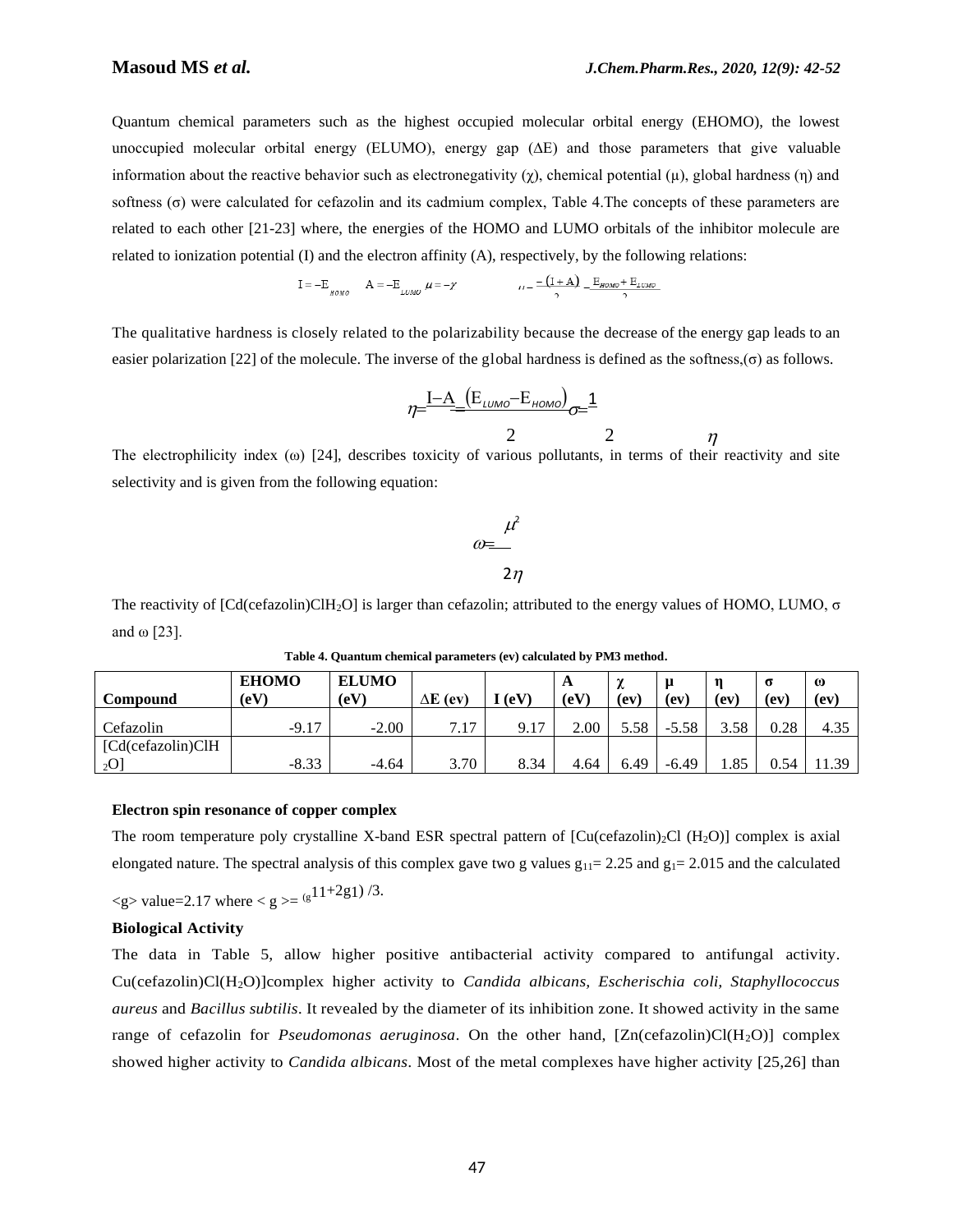the free ligands such increased activity of the metal chelates could be explained on the bases of overtones' concept and chelation theory [27].

|                                  | Candida<br>albicans<br>Cpd<br><b>DMSO</b> |    | <b>Escherischia</b><br>coli |    | Pseudomonas<br>aeruginosa |     | <b>Staphyllococcus</b><br>aureus |                 | <b>Bacillus subtilis</b> |     |
|----------------------------------|-------------------------------------------|----|-----------------------------|----|---------------------------|-----|----------------------------------|-----------------|--------------------------|-----|
| <b>Complexes</b>                 |                                           |    | Cpd<br><b>DMSO</b>          |    | <b>DMSO</b>               | Cpd | <b>DMSO</b>                      | C <sub>nd</sub> | <b>DMSO</b>              | Cpd |
| $[Cu(cefazolin)2Cl(H2O)]$        |                                           | 14 |                             | 12 |                           | 8   |                                  | 12              |                          |     |
| $[Zn(\text{cefazolin})Cl(H_2O)]$ |                                           | 16 |                             | 14 |                           | 8   | Ω                                | 14              | δ                        |     |
| Cefazolin                        |                                           | 12 |                             | 12 |                           | 8   |                                  | 12              |                          |     |
| Ciprofloxacin                    |                                           | 30 |                             | 30 |                           | 30  |                                  | 30              |                          |     |

**Table 5. The antifungal activity of the free ligand and its complexes against some reference strains expressed in absolute activity.**

### **Thermal analysis**

In our laboratory, the thermal behavior of some biologically active compounds has been reported [28-31]. The thermal behavior of cefazolin and some metal complexes were investigated by thermograms (TG and DTA), the corresponding thermal analysis data is presented in Table 6.The DTA data of cefazolin, Figure 3 and Table 6, showed well defined two peaks at 113.8 and 525.0°C with activation energies 10.257 and 659.981 kJ/mole, respectively and the orders of reactions are of the first type. All peaks are exothermic. The TGA data confirmed these results which it gave two peaks, as in the Figure 4.On the other hand, the cadmium complex [Cd (cefazolin) ClH2O], Figure 5 and Table 6, showed three exothermic well defined at 74.3, 180 and 222.85°C with activation energies of 50.14, 59.14, 129.14 kJ/mole, their orders of reactions are 1.3, 1.06 and 1.7, respectively. The TGA data confirmed these results which it gave three peaks, Figure 6.

Based on least square calculations, the ln ∆T versus 103/T plots, for all complexes gave straight lines from which the activation energies were calculated and other thermodynamic parameters, Table 6, are given. The order of chemical reactions(n) was calculated *via* the peak symmetry method [32].



**Figure 3. TGA and DTA of cefazolin.**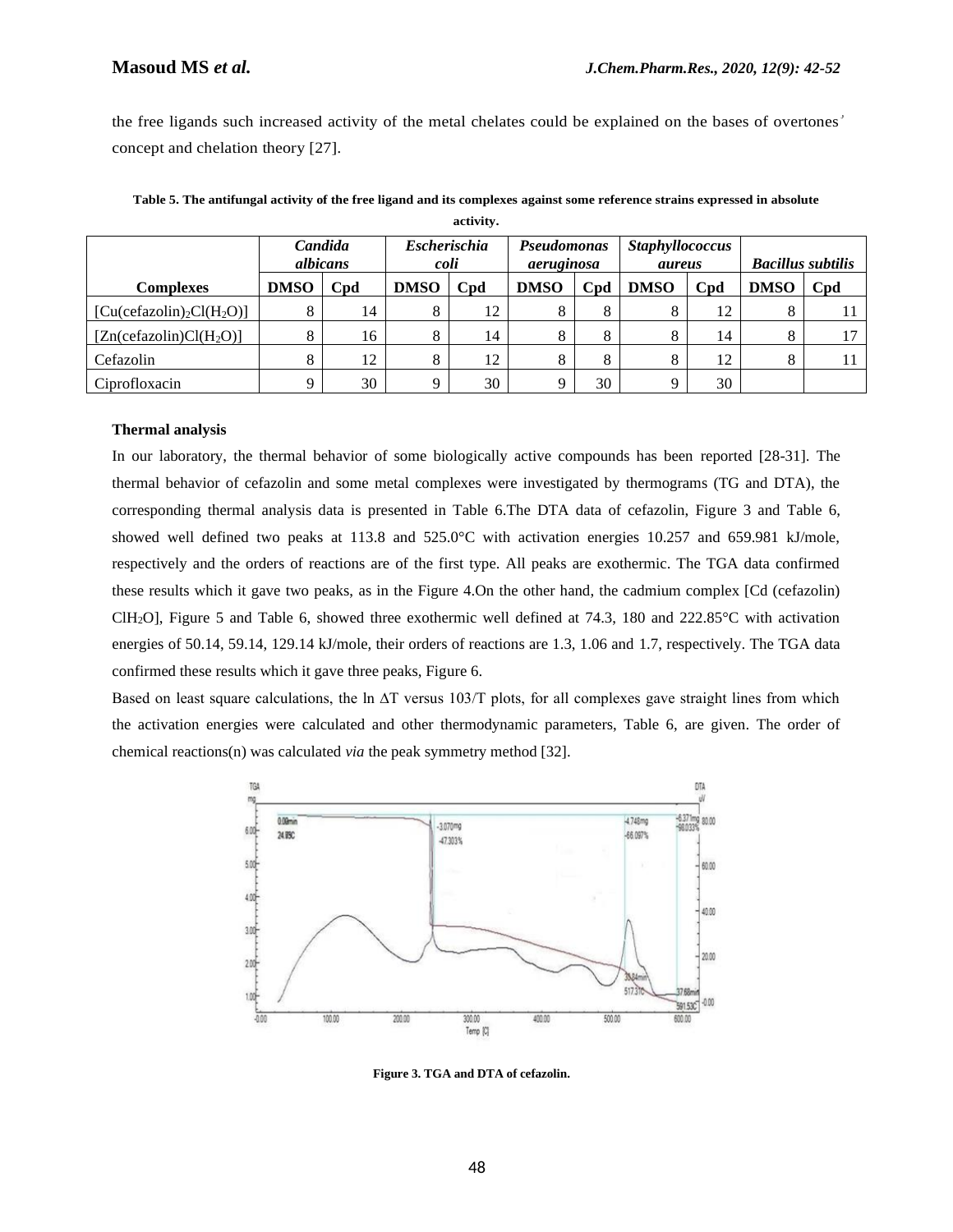|                              |              |                 |                |                  |                             | DS# kJ   |                          | $\boldsymbol{Z}$ | Temp.                 |           |            |                          |
|------------------------------|--------------|-----------------|----------------|------------------|-----------------------------|----------|--------------------------|------------------|-----------------------|-----------|------------|--------------------------|
|                              | Ty           | $\rm{Tm}$       | $E_a$ kJ       |                  |                             | K-1 mol- | $DH^{\#}$ kJ             | $S-$             | $({}^{\circ}C)$       | Wt. loss% |            | Assignm                  |
| Complex                      |              | $({}^{\circ}C)$ | $mol-1$        |                  |                             | 1        | $mol-1$                  | 1                | $_{\rm TGA}$          |           | Calc:Found | ent                      |
|                              | pe           |                 |                | n                | am                          |          |                          |                  |                       |           |            |                          |
|                              |              |                 |                | 0.               | 0.                          |          |                          |                  |                       |           |            |                          |
|                              | Ex           | 113.            | 10.25          | 99               | 63                          |          |                          | 0.0              | 24.73-                |           |            |                          |
|                              | $\mathbf 0$  | $\,8\,$         | 7              | 6                | $\mathfrak 3$               | $-0.295$ | 36.903                   | 09               | 250 °C                | 47.1      | 47.3       | $C_5N_5S_2H_5$           |
|                              |              |                 |                | $\mathbf{0}$ .   | $\overline{0}$ .            |          |                          |                  | 250-                  |           |            |                          |
|                              | Ex           |                 | 659.9          | 99               | 63                          |          |                          | 0.6              | 591.53                |           |            | C10N2S                   |
| Cefazolin                    | $\mathbf 0$  | 525             | 81             | 6                | $\sqrt{2}$                  | $-0.261$ | 32.586                   | 29               | $^{\circ}C$           | 98        | 98         | O4H12                    |
|                              |              |                 |                | $\overline{0}$ . | 0.                          |          |                          |                  | 26.80-                |           |            |                          |
|                              | Ex           | 110.            | 13.90          | 94               | 64                          |          |                          | 0.0              | 185.30                |           |            | $-H2O$ ,                 |
|                              | $\mathbf 0$  | $\,8\,$         | $\overline{2}$ | $\,8\,$          | $\mathbf{1}$                | $-0.292$ | 36.587                   | 13               | $^{\circ}{\rm C}$     | 5.5       | 8.1        | <b>HCl</b>               |
|                              |              |                 |                | 1.               | 0.                          |          |                          |                  | $185.3-$              |           |            |                          |
|                              | Ex           | 218.            |                | 43               | 56                          |          |                          | 0.0              | 344.81°               |           |            | C14N10S                  |
|                              |              | $\overline{9}$  |                | 6                | $\mathfrak{Z}$              |          | 34.552                   | 94               | ${\bf C}$             |           |            | 4H22                     |
|                              | $\mathbf{o}$ |                 | 98.62          |                  |                             | $-0.276$ |                          |                  |                       | 50.7      | 50.7       |                          |
|                              |              |                 |                | $\mathbf{0}$ .   | $\overline{0}$ .            |          |                          |                  | 344.81-               |           |            |                          |
| [Cr(cefazolin)               | Ex           |                 | 321.7          | 97               | 63                          |          |                          | 0.3              | 591.85                |           |            | C20N4S2                  |
| $_2$ (Cl)(H <sub>2</sub> O)] | $\mathbf{O}$ | 462             | 68             | 5                | $\sqrt{6}$                  | $-0.266$ | 33.327                   | 08               | $\rm ^{\circ}C$       | 90.3      | 92.4       | H28O4                    |
|                              |              |                 |                |                  | 0.                          |          |                          |                  | 28.73-                |           |            |                          |
|                              | Ex           | 116.            |                | 1.               | 58                          |          |                          | 0.0              | 203.31                |           |            | $-H2O$ ,                 |
|                              | $\mathbf O$  | $\overline{c}$  | 7.305          | 28               | $\sqrt{5}$                  | $-0.298$ | 37.256                   | 07               | $^{\circ}C$           | 5         | 6.3        | <b>HCl</b>               |
|                              |              |                 |                | 1.               | $\overline{0}$ .            |          |                          |                  | 203.31-               |           |            | $\overline{\phantom{a}}$ |
|                              | Ex           | 229.            | 124.2          | 64               | 53                          |          |                          | 0.1              | 246.13                |           |            | C10H10                   |
|                              | $\mathbf O$  | 7               | 52             | $\overline{c}$   | $\,8\,$                     | $-0.274$ | 34.313                   | 19               | $^{\circ}{\rm C}$     | 36        | 36.1       | N4S4                     |
|                              |              |                 |                | 1.               | $\overline{0}$ .            |          |                          |                  | 246.13-               |           |            |                          |
|                              |              |                 |                | 34               | 57                          |          |                          |                  |                       |           |            |                          |
|                              | En           | 540.            | 153.1          |                  |                             |          |                          | 0.1              | 414.06                |           |            |                          |
|                              | do           | 5               | 93             | 6                | 6                           | $-0.272$ | 34.096                   | 47               | $\rm ^{\circ}C$       | 65.5      | 65.6       | $C_7N_8SH_8$             |
| [Mn(                         |              |                 |                | 1.               | 0.                          |          |                          |                  | 414.06-               |           |            |                          |
| cefazolin) <sub>2</sub> Cl   | Ex           | 586.            | 304.3          | 17               | 60                          |          |                          | 0.2              | 591.10                |           |            | C13O5N                   |
| (H <sub>2</sub> O)           | $\mathbf{o}$ | $\overline{4}$  | 58             | $\,8\,$          | $\mathbf{1}$                | $-0.267$ | 33.384                   | 91               | $^{\circ}{\rm C}$     | 93        | 96.9       | 2SH11                    |
|                              |              |                 |                | 1.               | 0.                          |          |                          |                  | $24.55 -$             |           |            |                          |
|                              | Ex           | 119.            | 9.245          | 16               | 60                          |          |                          | 0.0              | 225.00                |           |            | -HCl,                    |
|                              | $\mathbf{o}$ | $\overline{4}$  | 1              | $\sqrt{6}$       | $\ensuremath{\mathfrak{Z}}$ | $-0.296$ | 37.011                   | 08               | $^{\circ}{\rm C}$     | 5.6       | 4.8        | H <sub>2</sub> O         |
|                              |              |                 |                | 1.               | $\overline{0}$ .            |          |                          |                  | $\overline{225.00}$ - |           |            |                          |
|                              | Ex           | 247.            | 174.9          | 50               | 55                          |          | $\blacksquare$           | 0.1              | 255.40                |           |            |                          |
|                              | $\mathbf O$  | 2               | 59             | 5                | $\overline{4}$              | $-0.271$ | 33.958                   | 67               | $\rm ^{\circ}C$       | 13.3      | 6          | $-CH3SH$                 |
|                              |              |                 |                |                  | 0.                          |          |                          |                  | 255.40-               |           |            |                          |
|                              |              |                 |                |                  |                             |          |                          |                  |                       |           |            |                          |
|                              | Ex           | 455.            | 48.19          | 1.               | 58                          |          | $\overline{\phantom{a}}$ | 0.0              | 517.31°               |           |            |                          |
|                              | $\mathbf 0$  | 5               | 2              | 26               | 8                           | $-0.282$ | 35.296                   | 46               | C                     | 56.6      | 72.8       | $C_7N_6S_2H_7$           |
|                              |              |                 |                | 1.               | $\overline{0}$ .            |          |                          |                  | 517.31-               |           |            |                          |
| [Cd(cefazolin                | Ex           |                 | 385.6          | 43               | 56                          |          |                          | 0.3              | 591.53°               |           |            | $C_5O_2N_2H$             |
| $ Cl(H_2O)]$                 | $\mathbf 0$  | 525             | 36             | 6                | $\mathfrak{Z}$              | $-0.265$ | $-33.14$                 | 69               | $\mathsf C$           | 79.3      | 87.2       | $\overline{7}$           |
|                              |              |                 |                |                  |                             |          |                          |                  |                       |           |            | $-H2O$ ,                 |
|                              |              |                 |                | 1.               | 0.                          |          |                          |                  | 25.88-                |           |            | HCl                      |
|                              | Ex           | 119.            |                | 43               | 56                          |          |                          | 0.0              | 242.21                |           |            |                          |
|                              | $\mathbf O$  | $\overline{4}$  | 10.03          | 3                | $\overline{4}$              | $-0.295$ | 36.927                   | 09               | $^{\circ}{\rm C}$     | 25.5      | 25.5       | $C_4N_2S_2H_5$           |
|                              |              |                 |                |                  | 0.                          |          |                          |                  |                       |           |            |                          |
|                              | Ex           | 477.            | 214.4          | 1.               | 55                          |          |                          | 0.2              | 242.21-               |           |            |                          |
|                              | 0            | 7               | 01             | 49               | $\sqrt{6}$                  | $-0.269$ | 33.747                   | 05               | 368.7°C               | 43.2      | 49.3       | $-C_3N_5H_4$             |
|                              |              |                 |                | $\overline{0}$ . |                             |          |                          |                  |                       |           |            |                          |
|                              |              |                 |                |                  | 0.                          |          |                          |                  | 368.7-                |           |            |                          |
| [Hg(cefazolin                | En           | 566.            | 181.2          | 96               | 63                          |          |                          | 0.1              | 390.31°               |           |            | $C_7O_2NS$               |
| $ Cl(H_2O)]$                 | do           | $6\,$           | 95             | 6                | $8\,$                       | $-0.271$ | 33.921                   | 74               | $\mathsf{C}$          | 69.5      | 96.7       | $H_6$                    |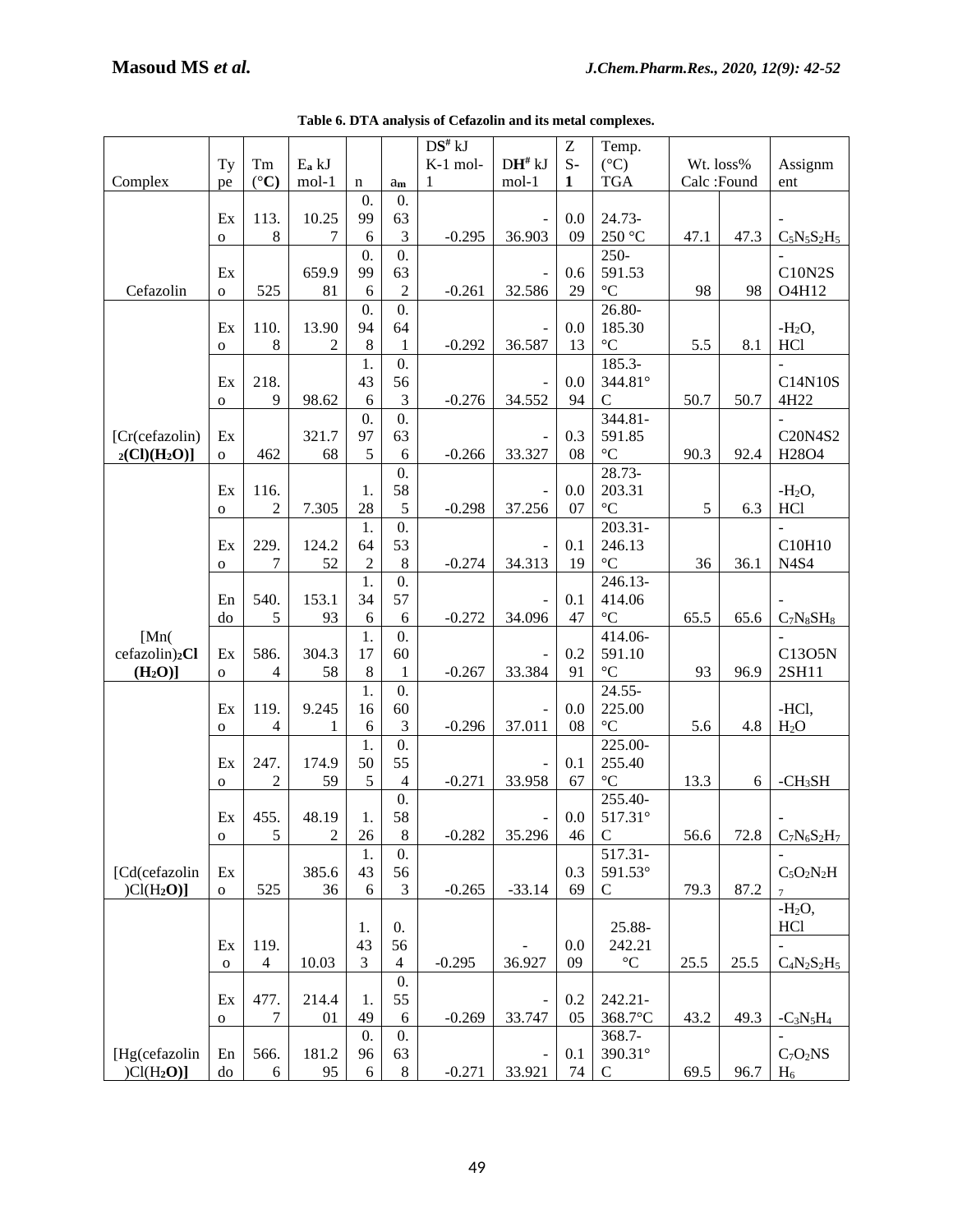

 $(6R,7R)-7-(2-(1H-\text{tetrazol}-1-yl)\text{acetamido}-3-(((5-\text{methyl}-1,3,4-\text{thiadiazol}-2-yl)\text{thio})\text{methyl})-8-\text{oxo}-5-\text{thia}-1-\text{azabicyclo}$  [4.2.0] oct-2-ene-2-carboxylic acid



**Figure 4. Themolysis of cefazolin.**



**Figure 5. TGA and DTA of [Cd(cefazolin)ClH2O].**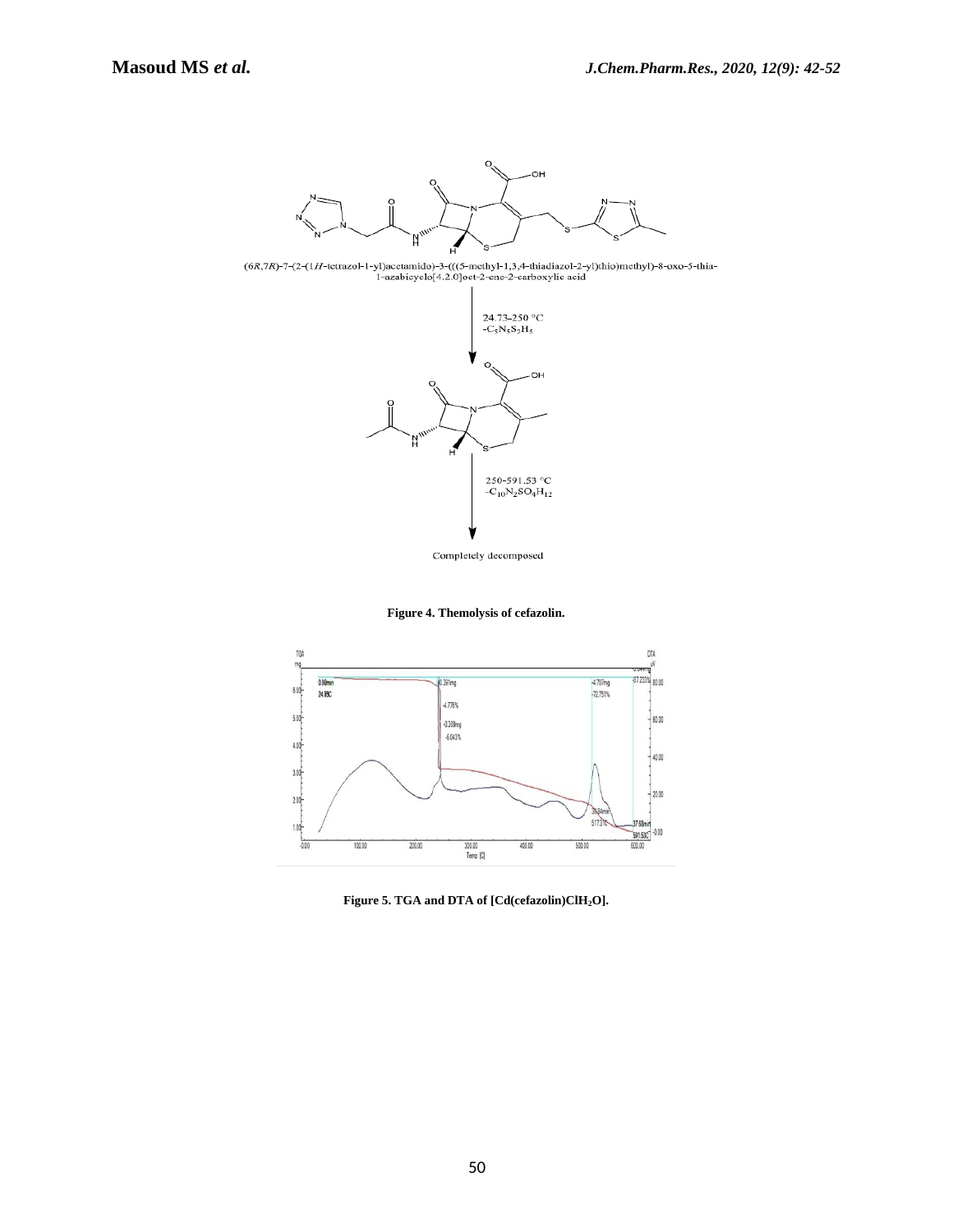

**Figure 6. Themolysis of [Cd(cefazolin)ClH2O]**

## **CONCLUSION**

Nine cefazolin metal complexes are synthesized and characterized by different spectroscopic methods. The complexes formed in different stoichiometries. All have octahedral geometry except for Ni, Zn, Cd and Hg complexes have tetrahedral geometry. These results are confirmed by Nujol mull and ESR spectra. Also have different sites available for coordination which carries more electronegative charges. The computational study confirms these results. Cefazolin complexes show higher activity than commercial cefazolin for some strains. The thermal decompositions of the complexes ended with the formation of metal oxides as a final product.

### **REFERENCES**

- 1. C Walsh. *Nature*.**2000**, 406.
- 2. C Bebrone. *Biochem Pharma*. **2007**, 74.
- 3. S Thangadurai, JT Abraham, AK Srivastava, MN Moorthy, SK Shukla, Y Anjaneyulu. *Anal Sci*. **2005**, 21.
- 4. Y Sun, Y Tang, H Yao, X Zheng. *Talanta*.**2004**, 64(1).
- 5. G Zanetti, R Giardina, R Platt. *Emerg InfectDiseases*.**2001**, 7(5).
- 6. MS Masoud, AE Ali, GS Elasala. *JMol Struct*.**2015**, 1084.
- 7. MS Masoud, AE Ali, GS Elasala. *Spectrochim Acta A*. **2015**, 149.
- 8. MS Masoud, AE Ali, DA Ghareeb, NM Nasr. *J MolLiq*. **2016**, 224.
- 9. MS Masoud AE Ali, GS Elasala, AS Kolkaila. *Spectrochim Acta A*. **2018**, 193.